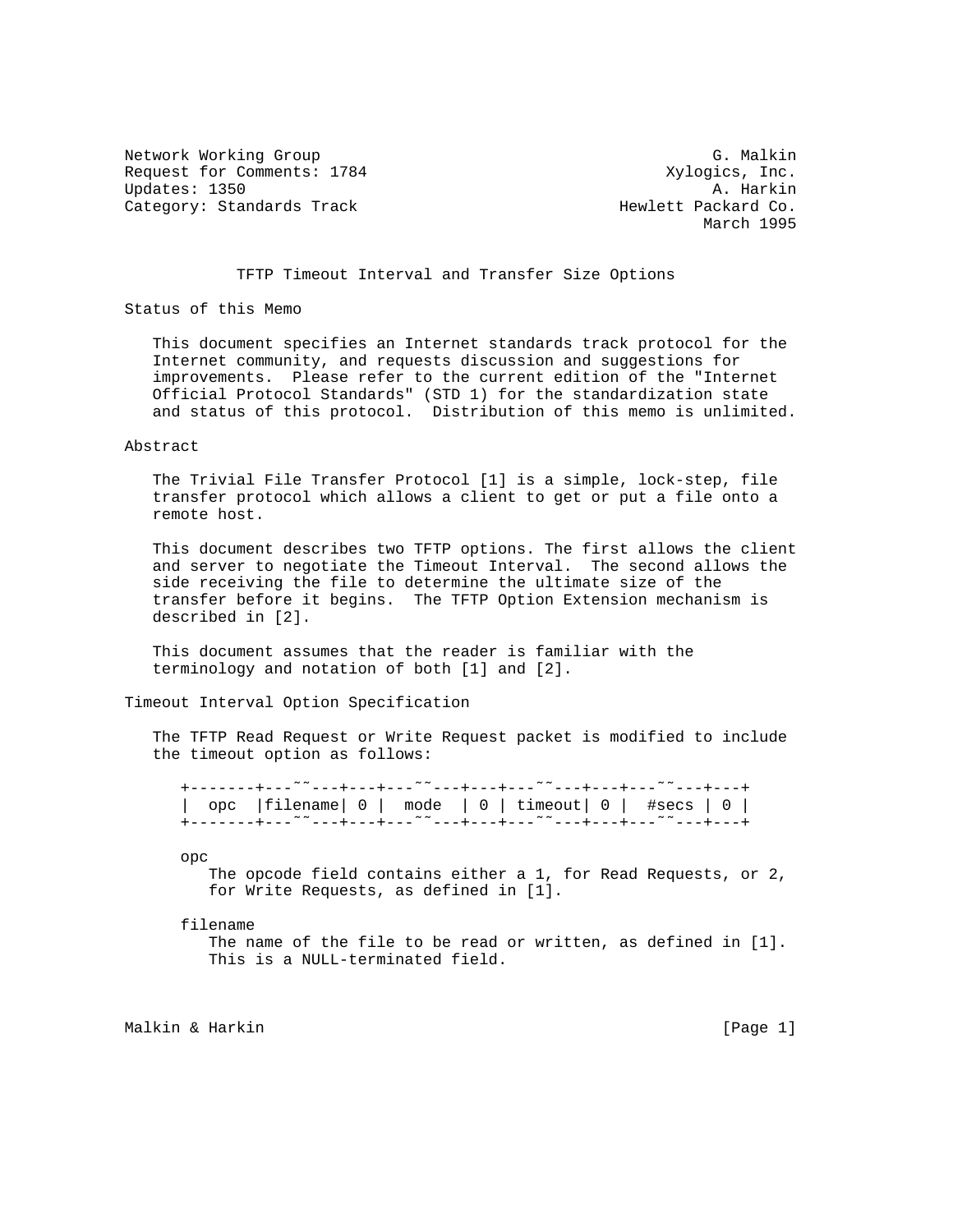mode

 The mode of the file transfer: "netascii", "octet", or "mail", as defined in [1]. This is a NULL-terminated field.

timeout

 The Timeout Interval option, "timeout" (case insensitive). This is a NULL-terminated field.

#secs

 The number of seconds to wait before retransmitting, specified in ASCII. Valid values range between "1" and "255" octets, inclusive. This is a NULL-terminated field.

For example:

 +-------+--------+---+--------+---+--------+---+--------+---+ | 1 | foobar | 0 | binary | 0 | timeout| 0 | 1 | 0 | +-------+--------+---+--------+---+--------+---+--------+---+

 is a Read Request, for the file named "foobar", in binary transfer mode, with a timeout interval of 1 second.

 If the server is willing to accept the timeout option, it sends an Option Acknowledgment (OACK) to the client. The specified timeout value must match the value specified by the client.

Transfer Size Option Specification

 The TFTP Read Request or Write Request packet is modified to include the tsize option as follows:

|  | +-------+--- <sup>~~</sup> ~--+---+--- <sup>~~</sup> ~---+---+--- <sup>~~</sup> ---+---+--- <sup>~~</sup> ~---+---+ |  |
|--|---------------------------------------------------------------------------------------------------------------------|--|
|  |                                                                                                                     |  |
|  | opc   filename  $0$   mode   $0$   tsize   $0$   size   $0$                                                         |  |
|  |                                                                                                                     |  |
|  | +-------+--- <sup>~~</sup> ---+---+--- <sup>~~</sup> ---+---+---- <sup>~~</sup> ---+---+--- <sup>~</sup> ~---+---+  |  |

opc

 The opcode field contains either a 1, for Read Requests, or 2, for Write Requests, as defined in [1].

filename

The name of the file to be read or written, as defined in [1]. This is a NULL-terminated field.

mode

 The mode of the file transfer: "netascii", "octet", or "mail", as defined in [1]. This is a NULL-terminated field.

Malkin & Harkin [Page 2]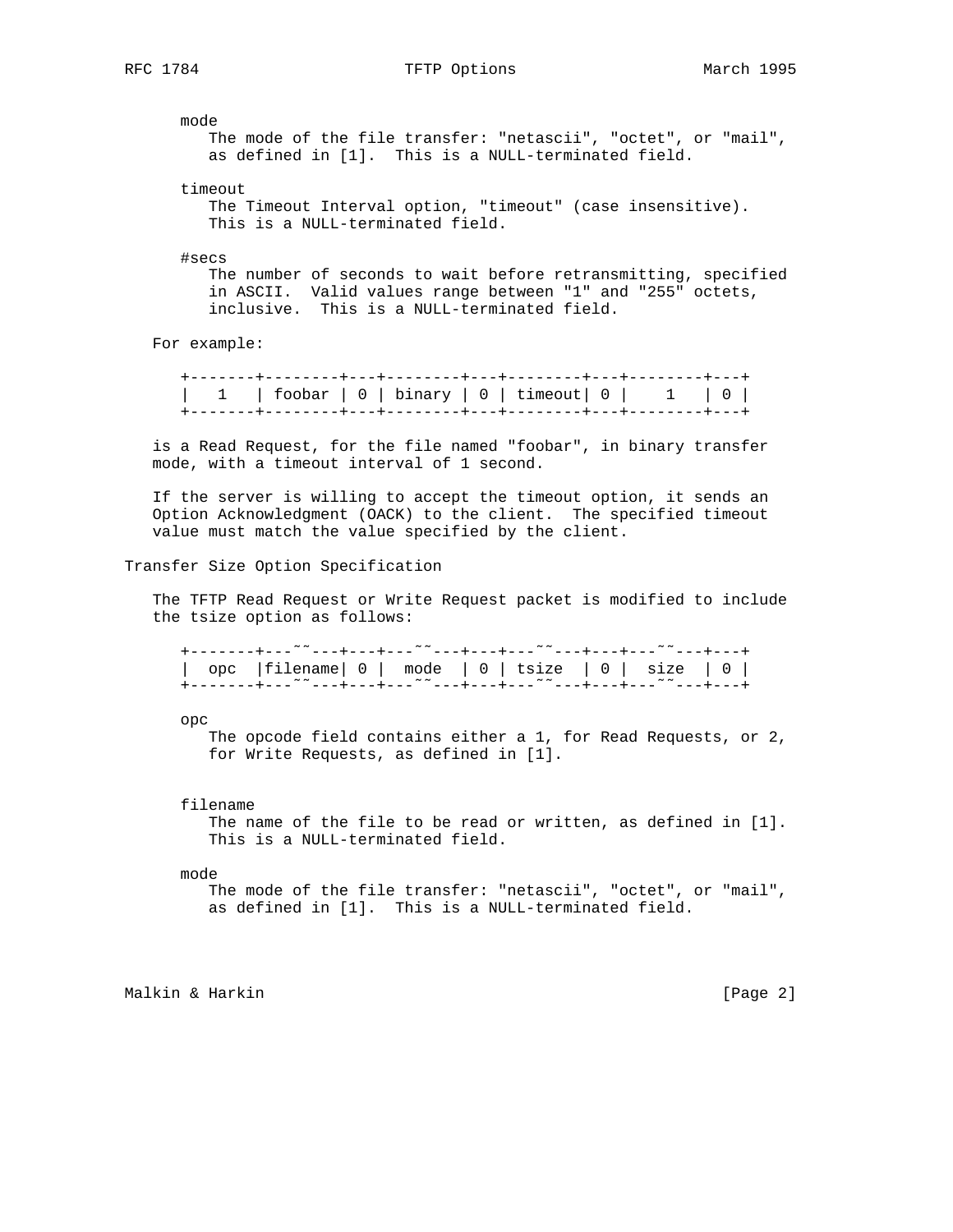RFC 1784 **TETP Options** The March 1995

tsize

 The Transfer Size option, "tsize" (case insensitive). This is a NULL-terminated field.

size

 The size of the file to be transfered, specified as a NULL-terminated ASCII string.

For example:

 +-------+--------+---+--------+---+--------+---+--------+---+ | 2 | foobar | 0 | binary | 0 | tsize | 0 | 673312 | 0 | +-------+--------+---+--------+---+--------+---+--------+---+

 is a Write Request, with the 673312-octet file named "foobar", in binary transfer mode.

 In Read Request packets, a size of "0" is specified in the request and the size of the file, in octets, is returned in the OACK. If the file is too large for the client to handle, it may abort the transfer with an Error packet (error code 3). In Write Request packets, the size of the file, in octets, is specified in the request and echoed back in the OACK. If the file is too large for the server to handle, it may abort the transfer with an Error packet (error code 3).

Security Considerations

Security issues are not discussed in this memo.

References

- [1] Sollins, K., "The TFTP Protocol (Revision 2)", STD 33, RFC 1350, MIT, July 1992.
- [2] Malkin, G., and A. Harkin, "TFTP Option Extension", RFC 1782, Xylogics, Inc., Hewlett Packard Co., March 1995.

Malkin & Harkin [Page 3]